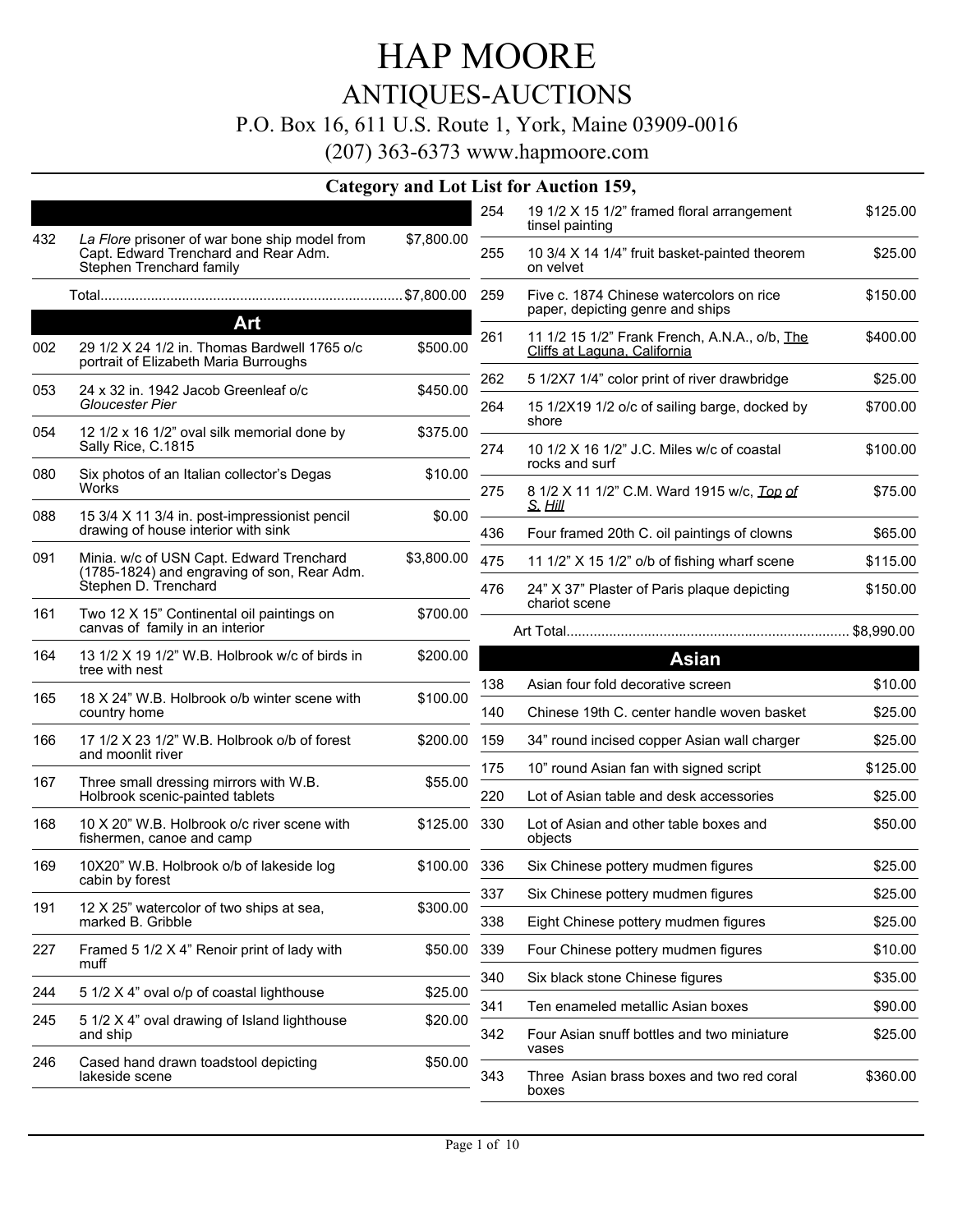## ANTIQUES-AUCTIONS

#### P.O. Box 16, 611 U.S. Route 1, York, Maine 03909-0016

|     |                                                                     |              |     | Category and Lot List for Auction 159,                                   |            |
|-----|---------------------------------------------------------------------|--------------|-----|--------------------------------------------------------------------------|------------|
| 344 | Stone Asian figural group: six men with<br>dragon                   | \$20.00      |     | <b>Clocks</b>                                                            |            |
| 345 | Asian opium pipe and pair of Foo Dog chops                          | \$25.00      | 006 | 64" heavily carved Continental walnut wall<br>clock                      | \$1,000.00 |
|     |                                                                     |              | 289 | Thomas Radford mahogany tall case clock                                  | \$300.00   |
|     |                                                                     | \$900.00     |     |                                                                          |            |
|     | <b>Books</b>                                                        |              |     | <b>Decoys</b>                                                            |            |
| 077 | 1848 edition Culpeper's The Complete<br>Herbal                      | \$100.00     | 229 | Russ Burr miniature carved mallard                                       | \$300.00   |
| 078 | Nimrod's The Life of a Sportsman                                    | \$0.00       | 235 | Four Mason Factory duck decoys                                           | \$275.00   |
| 093 | 2 vols. Maclay's 1898 Reminisences of the                           | \$300.00     |     |                                                                          |            |
|     | Old Navy, descended through an old Navy<br>family of note           |              |     | <b>Dolls</b>                                                             |            |
| 180 | Book: R. Dille's 1960's The Collected Works                         | \$10.00      | 145 | Large lot of dollhouse furnishings                                       | \$45.00    |
|     | of Buck Rogers in 25th C.                                           | \$410.00     | 162 | Paint-decorated three piece doll furniture<br>group and table            | \$125.00   |
|     | China                                                               |              | 177 | 19th c. 17" cloth doll with painted face                                 | \$850.00   |
| 001 | Large set Cauldon dinner china                                      | \$375.00     | 178 | 5 misc. dolls with early clothing                                        | \$10.00    |
| 015 | Three small floral Nippon vases                                     | \$50.00      | 179 | 3 miniature dolls, including black baby doll                             | \$20.00    |
| 016 | Three landscape and one floral Nippon vases                         | \$65.00      | 236 | 13 1/2" bisque head Dressel doll                                         | \$60.00    |
| 017 | 10" Floral Nippon vase with double ring<br>handles                  | \$25.00 237  |     | 3 1/2" and 6 1/2" bisque head dolls                                      | \$25.00    |
| 018 | 10" and 8" floral Nippon vases                                      | \$65.00      | 277 | Charlie McCarthy composition and Mickey<br>Mouse cloth dolls             | \$105.00   |
| 057 | Lot of green and blue Jasper ware                                   | \$115.00 279 |     | Large lot of 20th C. novelty and folk dolls                              | \$25.00    |
| 074 | Two cow creamers and fish-form dish                                 | \$45.00 280  |     | 9 1/2" composition black doll                                            | \$5.00     |
| 154 | Set of four flow blue 9" plates                                     | \$45.00 282  |     | Large lot of doll clothes and two 20th C. dolls                          | \$20.00    |
| 197 | Lot of Battersea and other boxes                                    | \$100.00 444 |     | Dressed antique 17" bisque head German<br>doll                           | \$25.00    |
| 205 | Set of oriental design blue and white china                         | \$25.00      | 445 | Three Punch and Judy finger puppets                                      | \$25.00    |
| 206 | Set of Spode Primrose dinner china                                  | \$325.00     |     |                                                                          |            |
| 208 | Set of Adams Titian Ware                                            | \$5.00       |     |                                                                          |            |
| 209 | Lot of misc. dinner china                                           | \$85.00      | 012 | <b>Ephemera</b><br>Early 20th C. scrapbook with focus on the             | \$400.00   |
| 213 | Lot of misc. china and glassware                                    | \$195.00     |     | country of China                                                         |            |
| 214 | Large lot of fancy old china objects                                | \$135.00     | 046 | 1894 Tammany Hall ribbon, vintage r.r. cuff<br>links and costume jewelry | \$55.00    |
| 256 | Four scenic ceramic English tiles                                   | \$55.00      | 134 | Stereopticon and stereo views                                            | \$85.00    |
| 257 | Ten scenic ceramic calendar tiles                                   | \$170.00     | 181 | Two vols. 1982 Ralston Purina Tom Mix                                    | \$10.00    |
| 451 | Ridgway's Oriental pattern and other blue and<br>white transferware | \$10.00      | 221 | records and Tom Mix photo                                                | \$25.00    |
|     |                                                                     |              |     | 1877 cutout paper valentine with scene of<br>painted children            |            |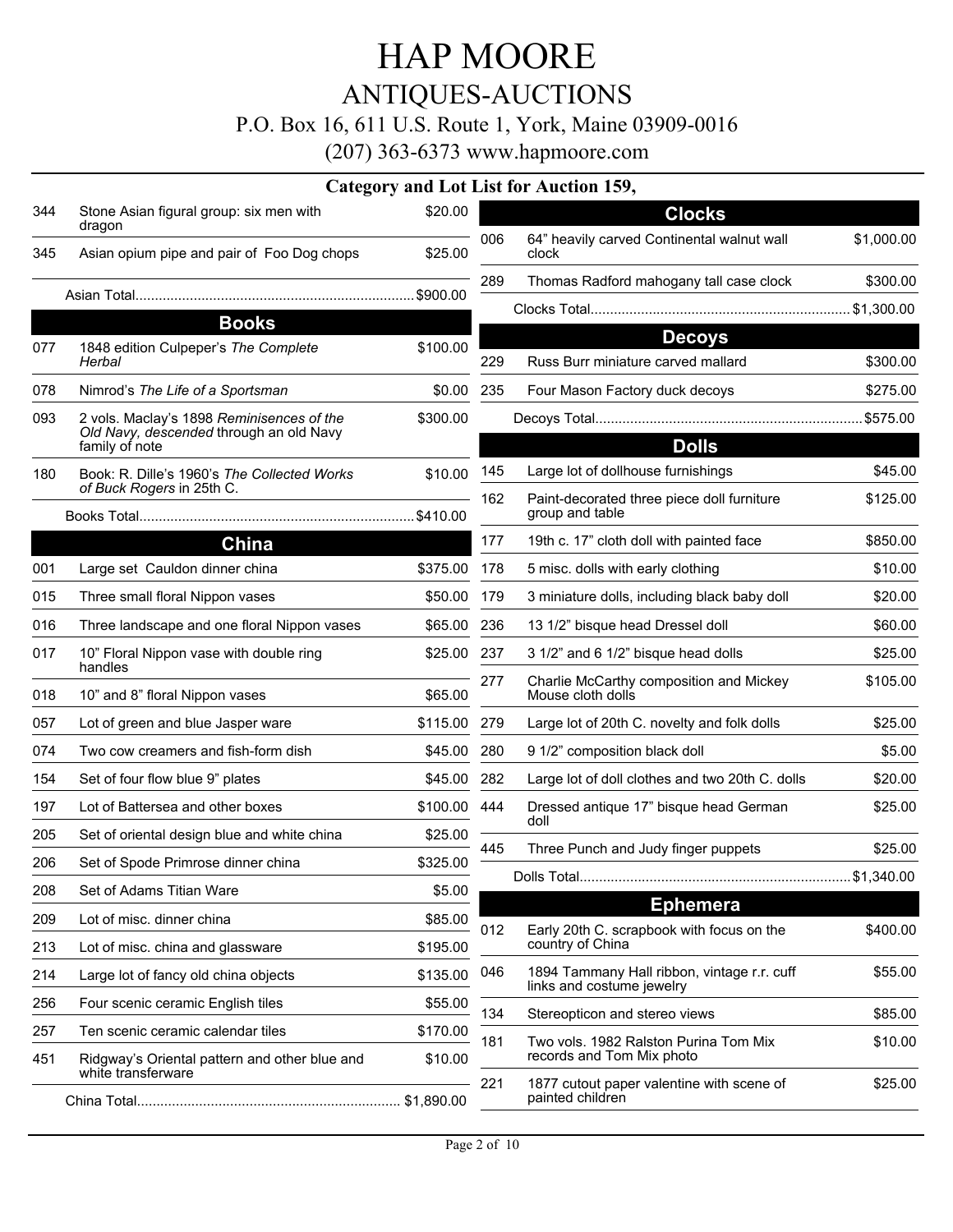#### HAP MOORE ANTIQUES-AUCTIONS P.O. Box 16, 611 U.S. Route 1, York, Maine 03909-0016 (207) 363-6373 www.hapmoore.com

|     |                                                                                                   |             |     | Category and Lot List for Auction 159,                                |            |
|-----|---------------------------------------------------------------------------------------------------|-------------|-----|-----------------------------------------------------------------------|------------|
| 309 | Framed 1767 Newburyport sales document                                                            | \$25.00 073 |     | 30" folk art carved featherbed smoother with<br>horse handle          | \$275.00   |
| 316 | Lot of Tony Perkins photos and ephemera                                                           | \$100.00    | 076 | 25" hollow copper fish weathervane                                    | \$125.00   |
| 347 | Four albums of vintage Halloween postcards                                                        | \$3,000.00  | 116 | 19th C. folk art tumbling three man                                   | \$375.00   |
| 348 | Album of vintage African American postcards                                                       | \$250.00    |     | crank-driven toy                                                      |            |
| 349 | Album of vintage Revere Beach (MA)<br>postcards                                                   | \$25.00     | 124 | Three carved bird miniatures                                          | \$55.00    |
| 350 | Five albums of vintage Christmas postcards                                                        | \$1,600.00  | 129 | 21 X 24, 1873, pictorial needlework sampler                           | \$175.00   |
| 351 | Four albums of vintage Easter postcards                                                           | \$600.00    | 141 | 43" 20th C. running horse hollow metallic<br>vane figure              | \$70.00    |
| 352 | Three albums of vintage Valentine postcards                                                       | \$600.00    | 186 | 26" 1823 dated and decorated wooden folk                              | \$175.00   |
| 353 | Two albums of vintage postcards of children<br>and cupids                                         | \$100.00    | 194 | art trammel<br>Gloucester Ma. swordfish bill with carved and          | \$400.00   |
| 354 | Album of vintage Thanksgiving postcards                                                           | \$100.00    |     | inlaid handle                                                         |            |
| 355 | Three albums: vintage comical, Buster Brown,<br>K-Jammer Kids and other postcards                 | \$100.00    | 196 | Early 20th C. 30" sheet metal running horse<br>weathervane            | \$325.00   |
| 356 | Album of vintage postcards: couples, fairies,                                                     | \$100.00    | 226 | Framed 5 1/2X 4" early sailor' s valentine                            | \$100.00   |
|     | angels, smoke cards                                                                               |             | 306 | Carved wooden rooster weathervane figure                              | \$375.00   |
| 357 | Album of vintage postcards of women                                                               | \$125.00    | 307 | Sheet metallic weathervane: bird in flight                            | \$100.00   |
| 358 | Album of vintage postcards of fire stations<br>and disasters                                      | \$200.00    |     |                                                                       |            |
| 359 | Album of vintage patriotic postcards                                                              | \$325.00    |     | <b>Furniture</b>                                                      |            |
| 360 | Album of vintage birthday postcards                                                               | \$50.00     | 008 | 72 in. curved back 19th c. pine settle                                | \$1,000.00 |
| 361 | Album of vintage St. Patrick's day cards                                                          | \$100.00    | 009 | 54 x 29 1/2 x 30 1/2"pine sawbuck table                               | \$500.00   |
| 362 | Album of vintage New Year's Eve postcards                                                         | \$175.00    | 010 | Set of six C. 1850 birch ladderback side<br>chairs                    | \$100.00   |
| 363 | Album of vintage 4th of July and hold-to-light<br>postcards                                       | \$275.00    | 041 | Chippendale mahogany side chair with<br>carved detail                 | \$100.00   |
| 364 | Two albums of vintage Wain and other cats,<br>dogs and bears                                      | \$225.00    | 042 | Chippendale mahogany armchair with carved<br>detail                   | \$100.00   |
| 365 | Album of Dwigs postcards and album of<br>Queen's Dollhouse cards                                  | \$25.00     | 043 | 18th C. Portsmouth region ladderback arm<br>chair                     | \$100.00   |
| 428 | 12 3/4" X 8 3/4" antique bookplate of<br>Marguerite, Queen of Navarre from Clouet                 | \$10.00     | 055 | Empire mahogany card table on carved<br>pedestal base with brass feet | \$300.00   |
|     | crayon drawing                                                                                    |             | 056 | 66 x 27" C.1900 hanging corner cabinet with<br>carved detail          | \$150.00   |
|     | <b>Folk Art</b>                                                                                   |             | 058 | 16 x 9" painted case of hanging storage<br>drawers                    | \$65.00    |
| 051 | Six home made folk art hanging paper<br>ornaments                                                 | \$145.00    | 059 | Victorian marble top walnut plant stand                               | \$50.00    |
| 072 | 30" 1854 dated and initialed folk art folk art<br>carved featherbed smoother with horse<br>handle | \$450.00    | 081 | 42" round Saarinen (for Knoll) table on<br>metallic base              | \$50.00    |
|     |                                                                                                   |             |     |                                                                       |            |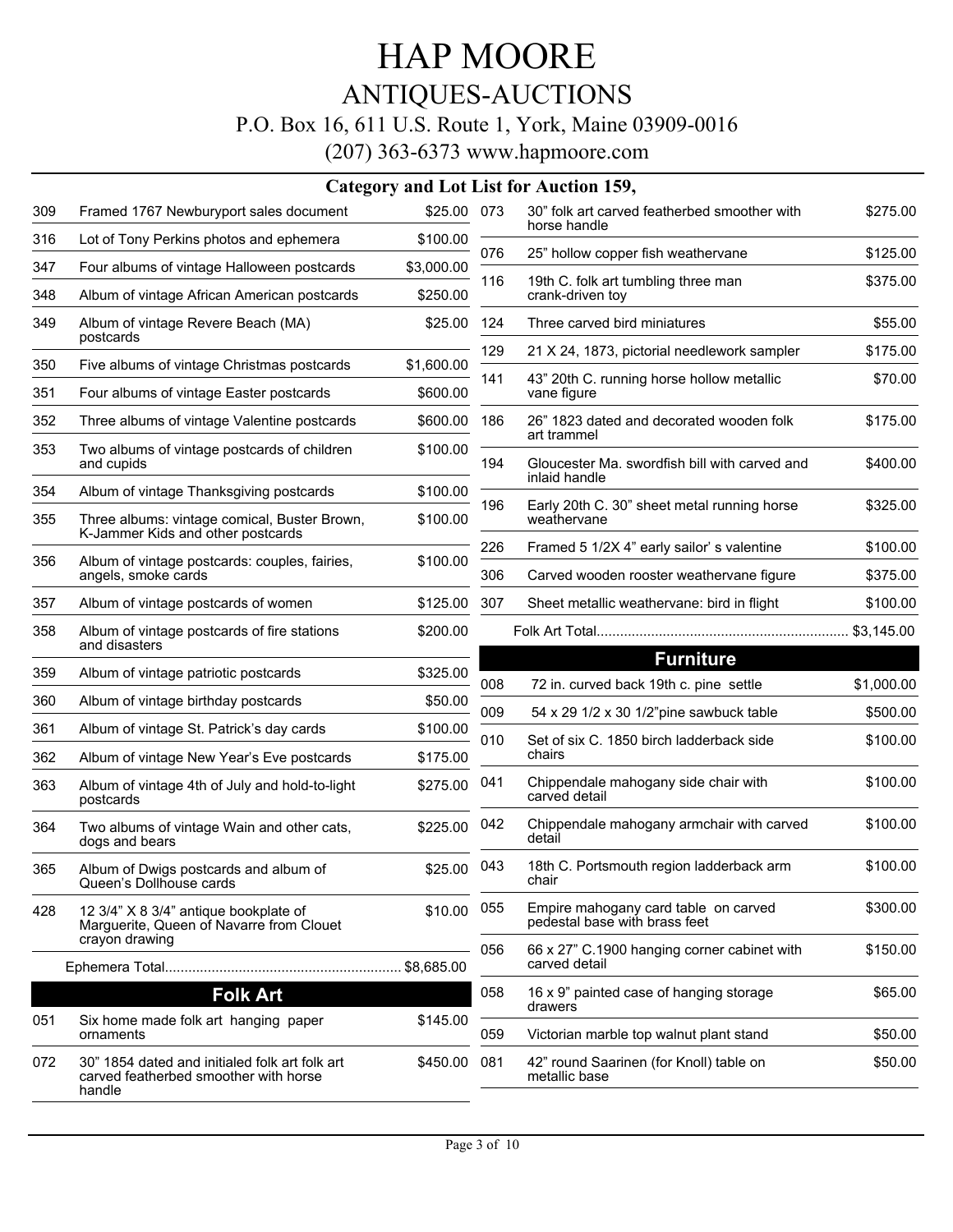#### ANTIQUES-AUCTIONS P.O. Box 16, 611 U.S. Route 1, York, Maine 03909-0016

|     |                                                                                     |              |            | Category and Lot List for Auction 159,                                                 |                      |
|-----|-------------------------------------------------------------------------------------|--------------|------------|----------------------------------------------------------------------------------------|----------------------|
| 110 | 17th C. oak blanket box on raised base,<br>having carved panels                     | \$200.00 322 |            | 70 X 30 X 24" 19th C .dentist's 19 drawer oak<br>cabinet                               | \$1,600.00           |
| 111 | Pair 19th C. Jacobean form side chairs                                              | \$100.00     | 366        | 55" X 28" X 20" glass top table with<br>deep-carved African animals                    | \$150.00             |
| 112 | 60 "revolving 19th C. mahogany bookcase                                             | \$425.00     |            |                                                                                        |                      |
| 113 | Pair 19th C. upholstered and gilded French<br>armchairs                             | \$100.00     | 367<br>368 | Tripod cookie - cornered birch candlestand<br>18" octagonal burl walnut 19th C. sewing | \$125.00<br>\$550.00 |
| 114 | Early 20th C. three drawer chest with genre,<br>urn and vine inlay                  | \$50.00      | 369        | stand<br>Pair of 19th C. urn and harp paint-decorated                                  | \$65.00              |
| 115 | 18th C. Chinese barber seat                                                         | \$125.00     |            | Hitchcock side chairs                                                                  |                      |
| 120 | 37", 19th C. pine weaver's bench                                                    | \$150.00     | 370        | 32" inlaid drop leaf mahogany Pembroke<br>table                                        | \$200.00             |
| 121 | 41" early 19th C. figured mahogany slant lid<br>desk                                | \$275.00 371 |            | Late 18th C. seven spindle bowback Windsor<br>side chair                               | \$100.00             |
| 130 | 42" Queen Anne mahogany drop leaf table                                             | \$100.00     | 382        | Set of four Leopold 1950's armchairs                                                   | \$225.00             |
| 131 | Cookie-cornered tap table                                                           | \$150.00     | 429        | 36" X 27" oval early pine table on sausage -                                           | \$50.00              |
| 146 | 38 X 32" giltwood mirror                                                            | \$160.00     |            | turned legs                                                                            |                      |
| 147 | Queen Anne lyre back side chair                                                     | \$75.00      | 443        | Folding nine foot Shaker pole ladder                                                   | \$100.00             |
| 148 | 73" old blue bench seat on cutout legs                                              | \$300.00     |            |                                                                                        | \$14,425.00          |
| 151 | Low back (Shaker?) dining chair                                                     | \$110.00     | 011        | garden and architectural General<br>Two Salterini wrought iron chaise longues          | \$100.00             |
| 153 | 27 1/2 X 20" 19th C. tapered leg occasional<br>table                                | \$25.00      | 013        | Pair of high back wrought iron garden chairs<br>and table                              | \$175.00             |
| 183 | Mid-19th c. child's high chair with landscape<br>paint-decorated slats              | \$625.00     | 044        | 21 1/2" Egyptian Revival style ornamental<br>bronze cat                                | \$275.00             |
| 187 | 63 X 64" 20th C. folk-carved and painted<br>headboard with shells and swags         | \$25.00      | 119        | 72", 19th C. cast iron tree-form hall tree                                             | \$150.00             |
| 283 | 26 X 16" Chippendale mirror with Phoenix                                            | \$100.00     | 149        | 44" wrought iron garden bench                                                          | \$200.00             |
|     | crest                                                                               |              | 334        | 37" standing verdigris ornamental lawn heron                                           | \$875.00             |
| 284 | Federal mahogany secretary desk                                                     | \$350.00     | 480        | Pair of 19" x 16" cast iron urns                                                       | \$375.00             |
| 285 | NH early 19th C. 39" cherry four drawer chest<br>with tiger maple center drop panel | \$2,800.00   | 481        | 24" tall by 24" diameter cast iron urn                                                 | \$200.00             |
| 286 | 39" early maple grad. four draw. chest on<br>bandy legs                             | \$300.00     |            | garden and architectural General Total \$2,350.00                                      |                      |
|     |                                                                                     |              |            | General                                                                                |                      |
| 287 | 37 X 17" floral and vine paint -decorated<br>blanket box on bun feet                | \$500.00     | 004        | 14" Pewter coffee pot                                                                  | \$45.00              |
| 288 | N.H. Queen Anne maple highboy with carved                                           | \$1,300.00   | 007        | 96 x 25 gilt-lettered sign: Antiques                                                   | \$300.00             |
|     | fan, case width 38 X 17"                                                            |              | 075        | Enterprise No.0 cast iron food grinder                                                 | \$135.00             |
| 320 | 72" Leopold mahogany credenza with medial<br>shelf                                  | \$200.00     | 082        | Mounted elk head                                                                       | \$550.00             |
| 321 | 72" Leopold mahogany credenza with cabinet                                          | \$200.00     | 092        | Two early snuff boxes and matchbox                                                     | \$45.00              |
|     | ends                                                                                |              | 117        | 29", 18th C. French wrought iron fireplace<br>trammel                                  | \$250.00             |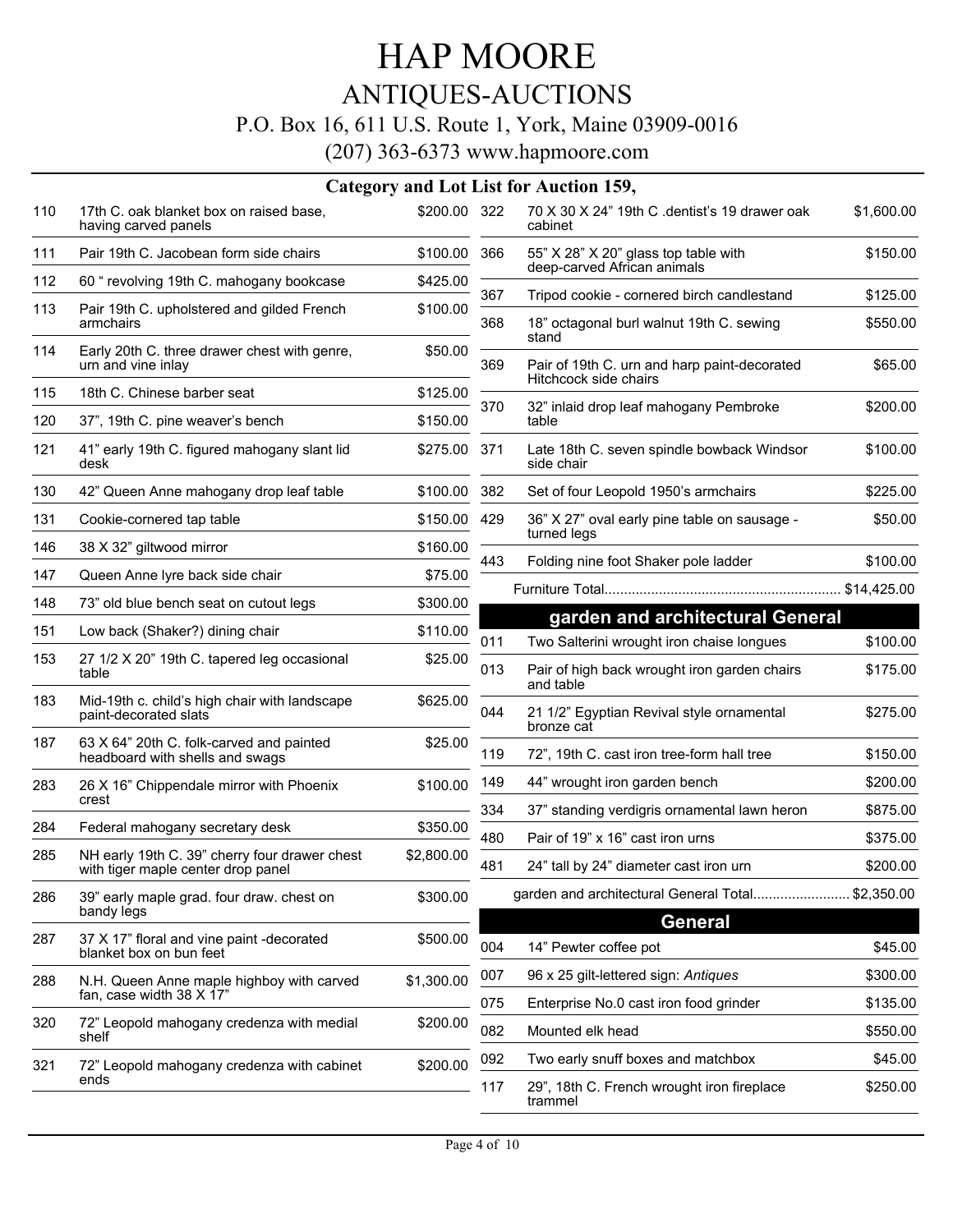## ANTIQUES-AUCTIONS

#### P.O. Box 16, 611 U.S. Route 1, York, Maine 03909-0016

|     |                                                                 |          |            | Category and Lot List for Auction 159,                                            |                     |
|-----|-----------------------------------------------------------------|----------|------------|-----------------------------------------------------------------------------------|---------------------|
| 137 | Wilder/Hingham covered firkin                                   | \$85.00  | 325        | Lot of folding and other pocket knives                                            | \$45.00             |
| 139 | Standing 19th c. dress form                                     | \$55.00  | 329        | Early kit of dentist's tools                                                      | \$15.00             |
| 150 | Hollow-carved wooden cowbell                                    | \$25.00  | 374        | Pair of Pompeian Bronze Co. jungle cat                                            | \$150.00            |
| 160 | 24" center handle flower gathering basket                       | \$85.00  |            | bookends                                                                          |                     |
| 163 | Heart-incised 19th C. foot warmer                               | \$45.00  | 398        | 3 1/2" oval 20th C. quill Micmac basket                                           | \$10.00             |
| 171 | Genre-painted lady's fan with mother of pearl                   | \$25.00  | 399        | 1805 patent tri-fold dressing mirror                                              | \$30.00             |
| 172 | 2 fans with Myles Standish and Intl. Peace<br>Jubilee reference | \$10.00  | 400<br>401 | Three Whiting and Davis mesh purses<br>Three Mandalian mesh purses and two others | \$155.00<br>\$75.00 |
| 174 | 9 fans of differing designs                                     | \$35.00  | 402        | Five mesh purses                                                                  | \$140.00            |
| 176 | Two fancy bone-handled feather fans                             | \$0.00   | 403        | One sterling mesh purse and two others                                            | \$65.00             |
| 184 | Lot of six wooden and composition figurines                     | \$25.00  | 427        | 4 3/4" X 3 1/4" bank buildinig still bank                                         | \$25.00             |
| 185 | 29" 1778 dated wooden bed-smoothing<br>mangle                   | \$350.00 | 430        | I. Stafford's 1785 powder horn and family<br>genealogy                            | \$175.00            |
| 195 | Two Flemish Art trays                                           | \$45.00  | 452        | Old bread board and cutlery carrier                                               | \$30.00             |
| 204 | Lot of trinket and other small boxes                            | \$45.00  | 454        | 8 1/2" cast iron Aunt Jemima doorstop                                             | \$50.00             |
| 223 | Nantucket basket purse                                          | \$55.00  |            |                                                                                   |                     |
| 228 | Vintage lady's purse, jeweled scepter and                       | \$75.00  |            | <b>Glass</b>                                                                      |                     |
| 230 | sewing kit<br>Vintage table accessories and sewing box          | \$160.00 | 005        | 8 1/4" unsigned Lalique-form bowl with female<br>nudes                            | \$25.00             |
| 240 | Vintage holiday creche with human and                           | \$10.00  | 019        | 8" Steuben vase with double ear base                                              | \$55.00             |
|     | animal figures                                                  |          | 020        | 7" Steuben bowl with swirl base                                                   | \$45.00             |
| 241 | Two 19th C. fisherman's knives and bone<br>letter opener        | \$45.00  | 021        | 10 3/4" Steuben bowl with fluted rim                                              | \$65.00             |
| 242 | Old red-painted bucket with center handle                       | \$45.00  | 022        | 4 1/2" Steuben candlesticks with bobeches                                         | \$45.00             |
| 243 | Old green-painted bucket with center handle                     | \$125.00 | 125        | Two, sterling topped glass ink wells                                              | \$155.00            |
| 247 | James Dixon and Dixon & Son pewter coffee<br>pots               | \$55.00  | 126        | Mt. Washington glass onion-form salt set and<br>bird decorated amber salt         | \$75.00             |
| 249 | Two cast iron cottage doorstops                                 | \$35.00  | 198        | Two Baccarat and other glass paperweights                                         | \$275.00            |
| 250 | Cast iron sheep doorstop                                        | \$35.00  | 199        | Five glass paperweights                                                           | \$200.00            |
| 251 | Cast iron male/female cat doorstop                              | \$125.00 | 200        | Five glass paperweights                                                           | \$600.00            |
| 253 | Two hand-hewn 19th C. chopping bowls                            | \$115.00 | 201        | Whitefriars Millefiore and other glass<br>paperweights                            | \$125.00            |
| 263 | 36X19" Federal style mirror with scenic tablet                  | \$50.00  | 202        | Four glass paperweights                                                           | \$125.00            |
| 265 | 11X10" dressing mirror with gilded gesso urn<br>and swans       | \$25.00  | 203        | Eight glass paperweights                                                          | \$175.00            |
| 308 | 18th C. water kettle                                            | \$25.00  | 207        | Two blue and yellow blown flasks                                                  | \$15.00             |
| 311 | Pair Union Fire Club, Hallowell, ME leather<br>fire buckets     | \$575.00 | 210        | Lot of six colored early 19th C. vases                                            | \$35.00             |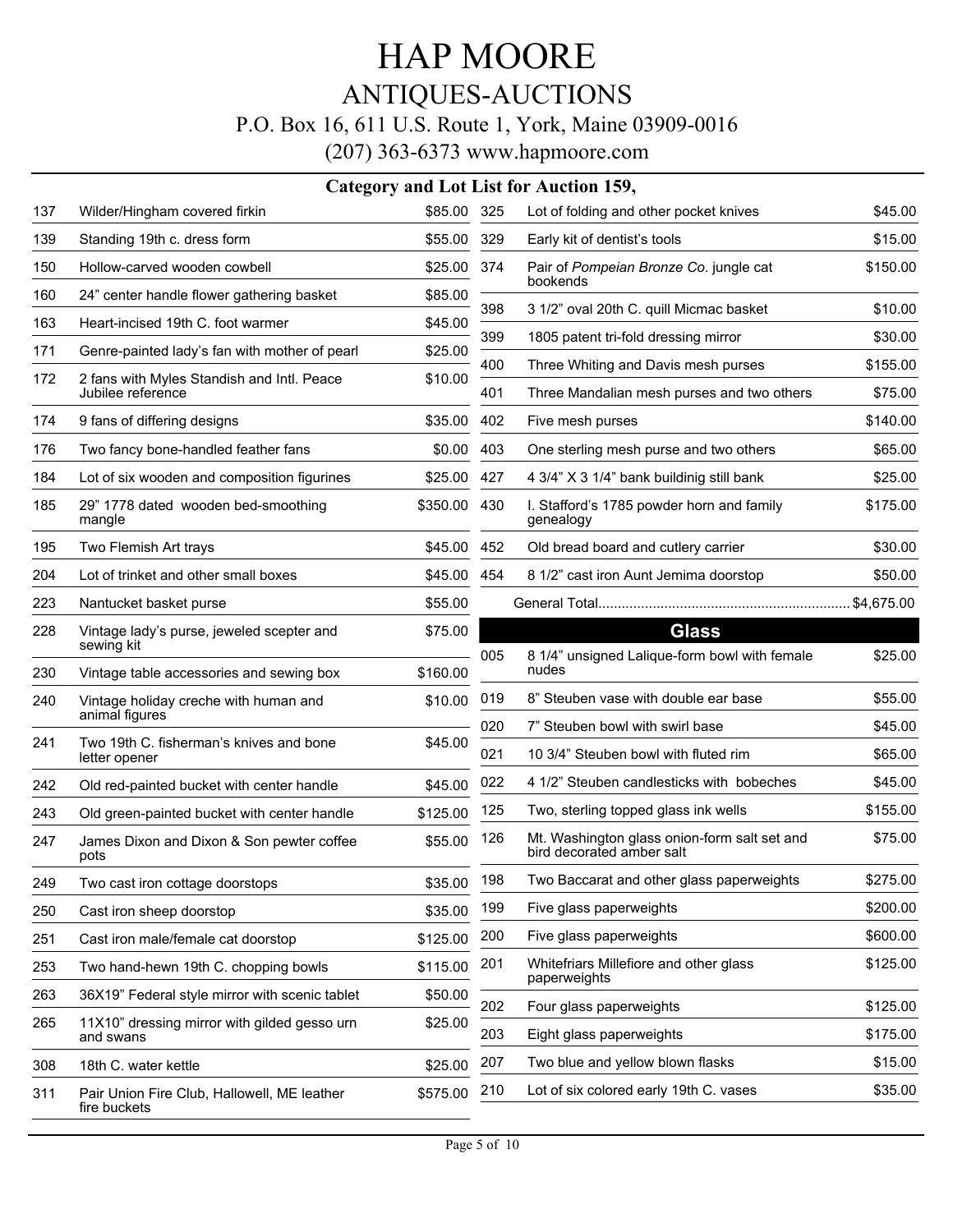## HAP MOORE ANTIQUES-AUCTIONS

#### P.O. Box 16, 611 U.S. Route 1, York, Maine 03909-0016

|            |                                                                                          |                   |     | Category and Lot List for Auction 159,          |          |
|------------|------------------------------------------------------------------------------------------|-------------------|-----|-------------------------------------------------|----------|
| 211        | Lot of misc. Victorian and early 20th C. fancy                                           | \$45.00 063       |     | Pair 26 ct. diamond earrings                    | \$135.00 |
|            | glassware                                                                                |                   | 064 | 18k diamond solitaire and platinum .56 ct. ring | \$500.00 |
| 212<br>222 | Pair of etched cased glass candlesticks<br>Early glass fish ornament and Easter Greeting | \$75.00<br>\$5.00 | 065 | 14k three-diamond engagement ring and<br>band   | \$150.00 |
| 239        | egg                                                                                      | \$55.00           | 094 | Lot of sterling earrings                        | \$125.00 |
|            | Two flint glass 19th C. fluid lamps and<br>cranberry to clear candlestick                |                   | 095 | Lot of sterling bracelets                       | \$85.00  |
| 332        | Pair of cranberry glass candle lustres                                                   | \$150.00          | 096 | Lot of sterling brooches and pins               | \$155.00 |
| 376        | Set of four etched colored Victorian wine                                                | \$55.00           | 097 | Lot of sterling necklaces and pendants          | \$160.00 |
|            | goblets                                                                                  |                   | 098 | Large lot of sterling rings                     | \$225.00 |
|            |                                                                                          |                   | 099 | Lot of gold-filled jewelry                      | \$25.00  |
| 003        | <b>Jewelry</b><br>14K gold and platinum four leaf clover brooch                          | \$2,500.00        | 100 | Lot of misc. costume jewelry                    | \$75.00  |
| 023        | Sterling link bracelet with motorcycle center                                            | \$95.00           | 102 | 18K lady's diamond solitaire ring               | \$375.00 |
|            | link                                                                                     |                   | 103 | 14K diamond solitaire and platinum band         | \$225.00 |
| 024        | Southwest sterling jewelry and Jas.<br>Tondelena bracelet                                | \$55.00           | 104 | Two 14K rings and 10K college ring              | \$550.00 |
| 025        | Lot of Southwest sterling and other rings                                                | \$45.00           | 105 | Lot of sterling and costume jewelry             | \$25.00  |
| 026        | Lot of sterling jewelry, crosses and                                                     | \$145.00          | 109 | Small lot of gold jewelry                       | \$190.00 |
|            | accessories                                                                              |                   | 132 | Misc. lot of sterling jewelry                   | \$260.00 |
| 027        | Lot of costume jewelry and accessories                                                   | \$95.00           | 133 | Misc. lot of costume jewelry                    | \$135.00 |
| 028        | Lot of sterling necklaces and pendants                                                   | \$65.00           | 215 | Lot of sterling jewelry                         | \$225.00 |
| 029        | Small lot of sterling and gold jewelry                                                   | \$75.00           | 216 | Lot of 14K and 18K marked rings and brooch      | \$600.00 |
| 030        | Lot of sterling earrings                                                                 | \$55.00           | 217 | Large lot of misc. costume jewelry              | \$625.00 |
| 031        | Mexican sterling bracelet                                                                | \$115.00          | 218 | Small lot of costume jewelry                    | \$15.00  |
| 032        | Lot of Peruvian and Asian sterling jewelry                                               | \$75.00           | 219 | Lot of sterling and .800 silver jewelry         | \$90.00  |
| 033        | Lot of sterling cuff bracelets                                                           | \$95.00           | 323 | Two 14K and one gold-filled pocket watches      | \$725.00 |
| 034        | Lot of sterling and other jewelry                                                        | \$105.00          | 324 | Lot of 10K, 14K, and 18K marked rings           | \$775.00 |
| 035        | Lot of gold-filled and costume jewelry                                                   | \$115.00          | 326 | Two gold-filled pocket watches                  | \$55.00  |
| 036        | Lot of sterling jewelry with stones                                                      | \$60.00           | 328 | Lot of sterling jewelry and accessories         | \$290.00 |
| 037        | Lot of cameo jewelry                                                                     | \$100.00          | 331 | Large lot of costume jewelry                    | \$295.00 |
| 038        | Lot of sterling and other cuff bracelets and<br>bangles                                  | \$250.00          | 333 | .40ct. lady's diamond solitaire ring            | \$125.00 |
| 060        | Lot of gold and sterling jewelry                                                         | \$450.00          | 377 | Lot of eight Victorian hat pins                 | \$45.00  |
| 061        | Lot of fraternal, club and military pins and                                             | \$170.00          | 380 | Small lot of gold and silver jewelry            | \$250.00 |
|            | medals                                                                                   |                   | 381 | Lot of misc. costume jewelry                    | \$155.00 |
| 062        | Large lot of costume jewelry                                                             | \$95.00           | 383 | Lot of sterling jewelry                         | \$130.00 |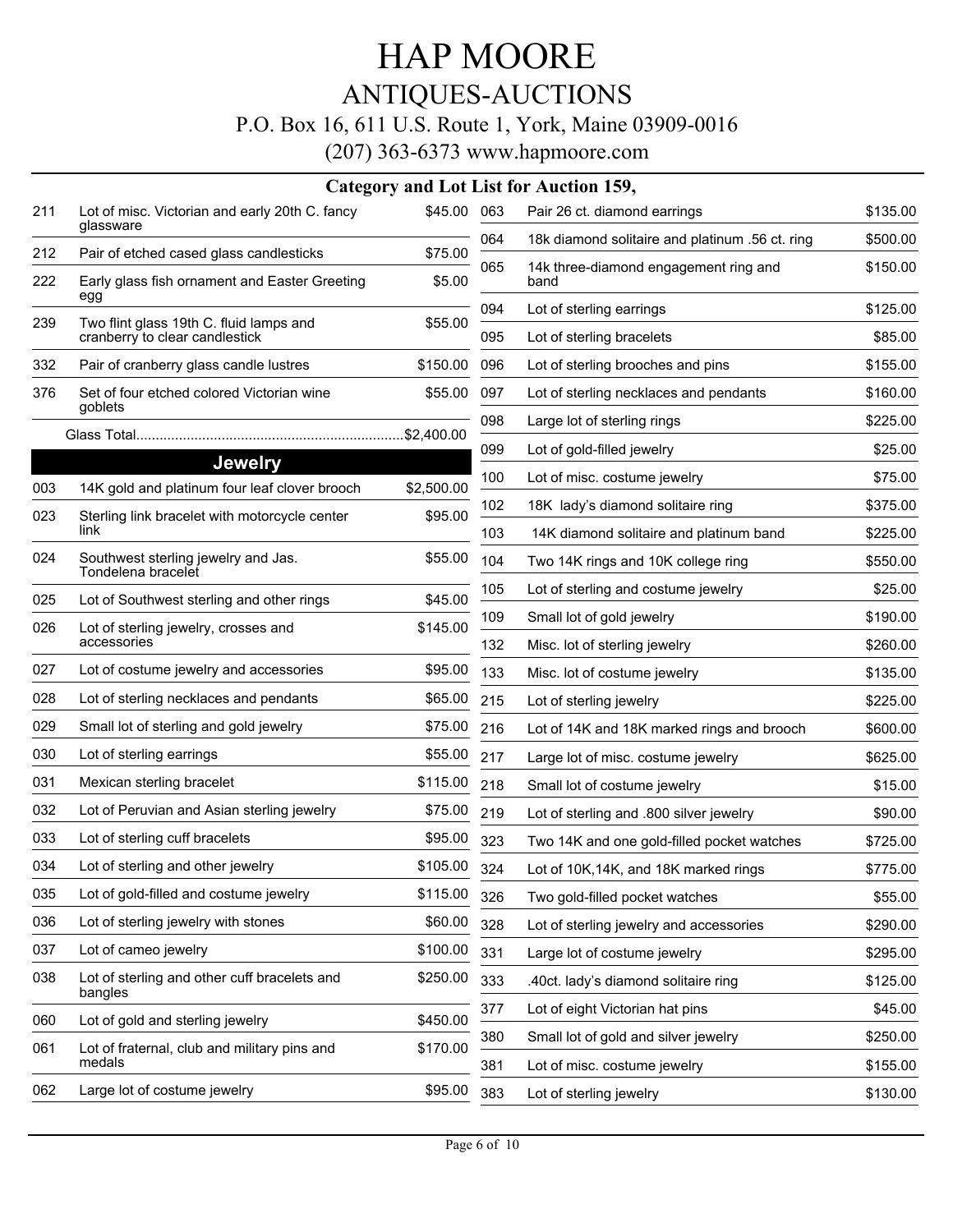## HAP MOORE ANTIQUES-AUCTIONS P.O. Box 16, 611 U.S. Route 1, York, Maine 03909-0016

|     |                                                                        |                |            | Category and Lot List for Auction 159,                              |                     |
|-----|------------------------------------------------------------------------|----------------|------------|---------------------------------------------------------------------|---------------------|
| 384 | 18k chain necklace and two mixed gold                                  | \$1,300.00 453 |            | Watchmaker's staking tool set                                       | \$150.00            |
| 385 | charm bracelets<br>Lot of mixed gold jewelry                           | \$725.00       | 455        | Stone cameo in 14k gold setting and 10k<br>cameo stick pin          | \$125.00            |
| 386 | Three 14k lady's wristwatches                                          | \$1,375.00     | 456        | Lot of costume jewelry                                              | \$50.00             |
| 387 | Three 14k bracelets                                                    | \$1,250.00     | 457        | Small lot of sterling and 10k chain with<br>pendant                 | \$95.00             |
| 388 | 14k bracelet and necklace                                              | \$1,600.00     | 458        | Costume jewelry lot                                                 | \$125.00            |
| 389 | Three 14k bracelets                                                    | \$1,350.00     |            |                                                                     |                     |
| 394 | Sterling pendant with Obsidian carved bear<br>with etched Hopi designs | \$90.00        | 459<br>460 | Small lot of costume jewelry<br>14k gold .12 diamond solitaire ring | \$155.00<br>\$90.00 |
| 395 | Sterling Hopi story bracelet with accenting<br>14k gold                | \$75.00        | 461        | Three 14k rings with diamond, sapphire and<br>rubies                | \$100.00            |
| 396 | Lot of misc. sterling jewelry                                          | \$240.00       | 462        | Four native natural rubies and three natural<br>emeralds            | \$25.00             |
| 397 | Lot of costume jewelry                                                 | \$185.00       |            |                                                                     |                     |
| 404 | Sixteen sterling rings                                                 | \$100.00       | 466        | Lot of sterling jewelry and a 10k pendant                           | \$90.00             |
| 405 | Five American Indian rings                                             | \$65.00        | 467        | Lot of costume jewelry                                              | \$105.00            |
| 406 | Lot of sterling necklaces, pendants, earrings                          | \$260.00       | 468        | Large lot of costume jewelry                                        | \$160.00            |
|     | and pins                                                               |                | 469        | Large lot of signed costume jewelry                                 | \$355.00            |
| 408 | Lot of sterling necklaces, bracelets and<br>Tiffany pen                | \$425.00       | 470        | Lot of Monet and Sara Coventry jewelry                              | \$125.00            |
| 409 | 14k mesh bracelet                                                      | \$575.00       | 471        | Buffalo bone necklace and bracelet trade<br>beads                   | \$25.00             |
| 410 | Lot of 14k and 18k jewelry                                             | \$725.00 472   |            | 18k lady's ring with 1.0 cts. est. mine cut                         | \$325.00            |
| 411 | Lot of sterling bangles and other jewelry                              | \$85.00        |            | diamonds                                                            |                     |
| 412 | 14k and amethyst pin and 9k bracelet with<br>watch fob                 | \$525.00       | 473        | 14k lady's Geneva wristwatch with .50 cts.<br>diamonds              | \$700.00            |
| 413 | 9k and 14k bangle bracelets                                            | \$400.00       | 474        | Small lot of gold jewelry                                           | \$170.00            |
|     |                                                                        |                | 477        | Two 14k bracelets                                                   | \$2,200.00          |
| 414 | Platinum diamond ring                                                  | \$1,600.00     | 478        | Lot of mixed gold and platinum jewelry                              | \$1,075.00          |
| 415 | 18k three diamond rings                                                | \$300.00       | 479        | 14k .75 diamond pendant                                             | \$725.00            |
| 416 | 14k and 18k diamond rings                                              | \$200.00       |            |                                                                     |                     |
| 417 | 14k aquamarine ring with three melee<br>diamonds                       | \$125.00       |            | Lighting                                                            |                     |
| 418 | 14k diamond solitaire ring                                             | \$1,450.00     | 083        | 18" round composition ceiling light surround                        | \$10.00             |
| 419 | 14k three diamond ring 1.2 cts.                                        | \$700.00       | 224        | Etched cranberry and blue coinspot glass<br>lamps                   | \$155.00            |
| 420 | 14k aquamarine ring with diamond melee                                 | \$200.00       | 225        | Pair 13 1/2" footed brass candlestick lamps                         | \$10.00             |
| 421 | 14k bracelet with gold filigree attached<br>diamond brooch             | \$475.00       | 446        | Wall mount tin kerosene lamp                                        | \$100.00            |
| 426 | Small lot of sterling and 10k jewlery                                  | \$85.00        |            |                                                                     |                     |
| 439 | Man's 1.39 ct. 14k ring                                                | \$2,100.00     |            |                                                                     |                     |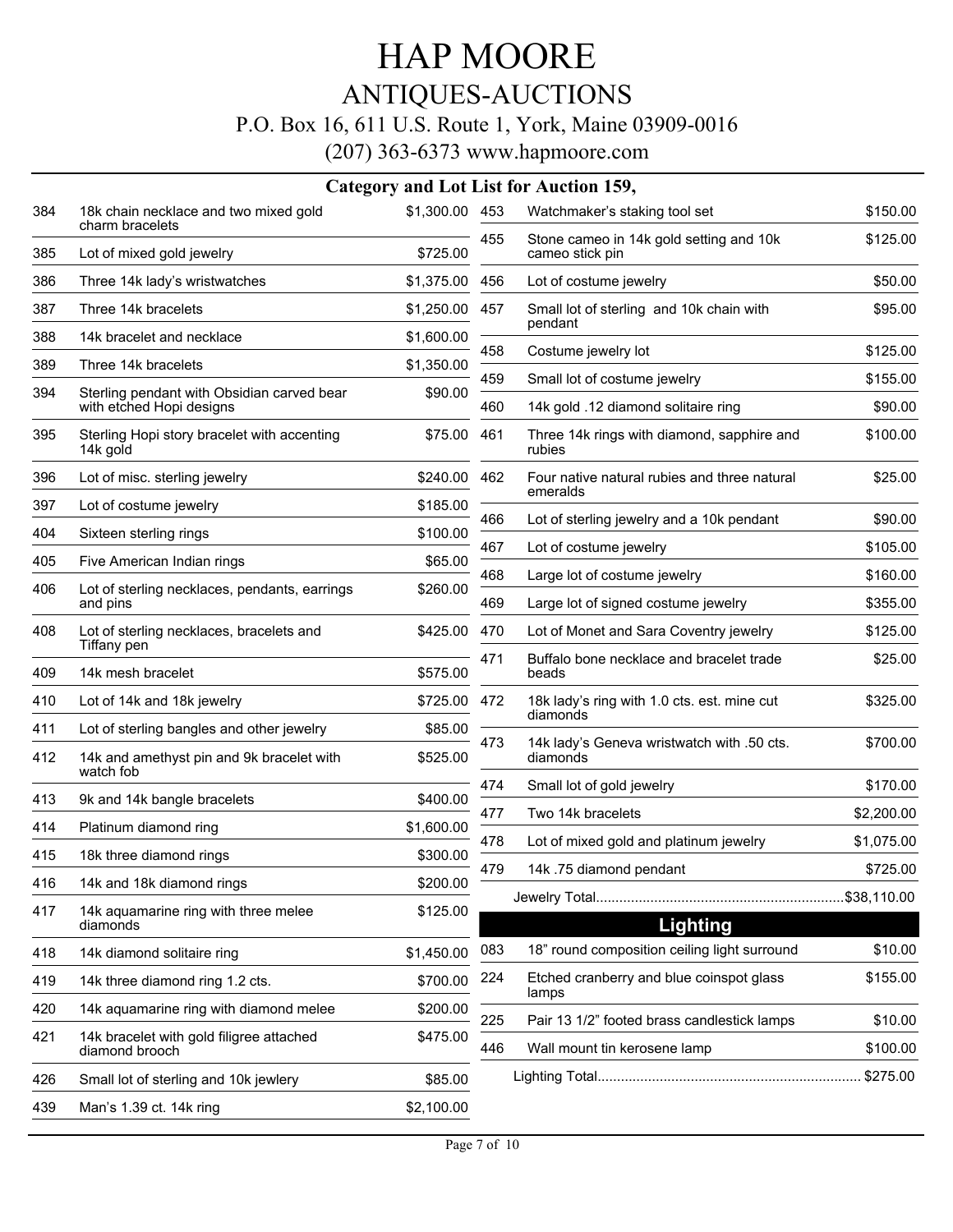### HAP MOORE ANTIQUES-AUCTIONS P.O. Box 16, 611 U.S. Route 1, York, Maine 03909-0016 (207) 363-6373 www.hapmoore.com

#### **Category and Lot List for Auction 159,**

|     | <b>Linens</b>                                                                            |            |     | <b>Pottery</b>                                                  |            |
|-----|------------------------------------------------------------------------------------------|------------|-----|-----------------------------------------------------------------|------------|
| 319 | Large lot of old lace                                                                    | \$20.00    | 014 | Eight colored glass and pottery vases and                       | \$165.00   |
|     |                                                                                          |            |     | hurricane shade                                                 |            |
|     | <b>Marine</b>                                                                            |            | 040 | 1 gal. A.G. Smalley, Boston, decorated<br>stoneware jug         | \$110.00   |
| 070 | 19th C. sailmaker's stone-form seam rubber                                               | \$5.00     | 071 | Frank B. Norton two gallon decorated crock                      | \$150.00   |
| 188 | R. Ferro, Genova ship's binnacle with<br>compass                                         | \$450.00   | 101 | Reid, Murdoch and Co. pickle crock                              | \$70.00    |
| 189 | 15 X 27" Nieuw Zeeland cased ocean liner                                                 | \$200.00   | 118 | 15" Asian two dragon 19th C. vase                               | \$300.00   |
|     | diorama                                                                                  |            | 127 | Lot of misc. ceramics including Ernst Wahlis                    | \$25.00    |
| 190 | Cased hand built model of U.S.S. Constitution                                            | \$200.00   |     | figurine                                                        |            |
| 192 | 47" builder's half hull of boat built in Tortola                                         | \$100.00   | 128 | Dr. Swett's and Bardwell's root beer mugs                       | \$65.00    |
| 193 | Cased 33" model of schooner with sails furled                                            | \$750.00   | 252 | Norton, Bennington fern-decorated 1 1/2 gal.<br>stoneware crock | \$220.00   |
|     |                                                                                          |            | 372 | Blue - decorated 13 1/2" three gallon<br>stoneware crock        | \$175.00   |
|     | <b>Military</b>                                                                          |            | 488 |                                                                 | \$30.00    |
| 090 | French and Indian War drum                                                               | \$2,100.00 |     | Butler's Ale mug                                                |            |
| 135 | Lot of military and other pins                                                           | \$65.00    |     |                                                                 |            |
| 260 | F.B.W., Boston, bugle, presented to Major<br>Wm. F. White, 1st Reg. Cav. M.V., Nov. 1861 | \$4,400.00 | 290 | <b>Rug</b><br>6'11" X 48" oriental scatter rug                  | \$800.00   |
| 327 | Lot of misc. military medals and ribbons                                                 | \$20.00    | 291 | 5'6" X 3'10" oriental scatter rug                               | \$475.00   |
|     |                                                                                          |            | 292 | 5'4" X 4'1" oriental scatter rug                                | \$400.00   |
|     | <b>Musical</b>                                                                           |            | 293 | 4'10" X 3'5" oriental scatter rug                               | \$675.00   |
| 346 | Selmer and another French clarinet                                                       | \$100.00   | 294 | 6' X 4'9" oriental scatter rug                                  | \$650.00   |
| 379 | David Sarnoff, 50th Anniv. medal and his 45<br>rpm record player                         | \$25.00    | 295 | 5'3" X 3'4" oriental scatter rug                                | \$400.00   |
| 422 | Seven string minstrel banjo                                                              | \$125.00   | 296 | 4'2" X 3'2" oriental scatter rug                                | \$550.00   |
| 423 | 1880's factory made fretless banjo                                                       | \$125.00   | 297 | 4'5 "X 2'7" leaf and vine hooked rug                            | \$25.00    |
|     | (Buckbee?)                                                                               |            | 298 | 4'1"X2'8" cottage hooked rug                                    | \$100.00   |
| 424 | 1880's fretless banjo                                                                    | \$100.00   | 299 | 3'8X3'10 Bluenose sailboat hooked rug                           | \$150.00   |
| 438 | Edison Standard phonograph and forty-eight<br>rolls                                      | \$145.00   | 300 | 3'7X2'5 Three Bears hooked rug                                  | \$275.00   |
|     |                                                                                          |            | 301 | 3'5X2'2 floral hooked rug                                       | \$75.00    |
|     |                                                                                          |            | 302 | 5'X3'8 floral and vine hooked rug                               | \$25.00    |
| 045 | <b>Photography</b><br>CDV and photo album with U.S. Grant and                            | \$125.00   | 303 | 10'7 X 7'10 oriental area rug                                   | \$1,100.00 |
|     | Mary Todd Lincoln                                                                        |            | 310 | 33 1/2 X 19 1/2 mounted hooked rug                              | \$65.00    |
| 435 | Paillard Bolex movie camera                                                              | \$25.00    |     | depicting U-shapes                                              |            |
|     |                                                                                          |            | 425 | 49" X 30" hand - woven rug                                      | \$10.00    |
|     |                                                                                          |            |     |                                                                 |            |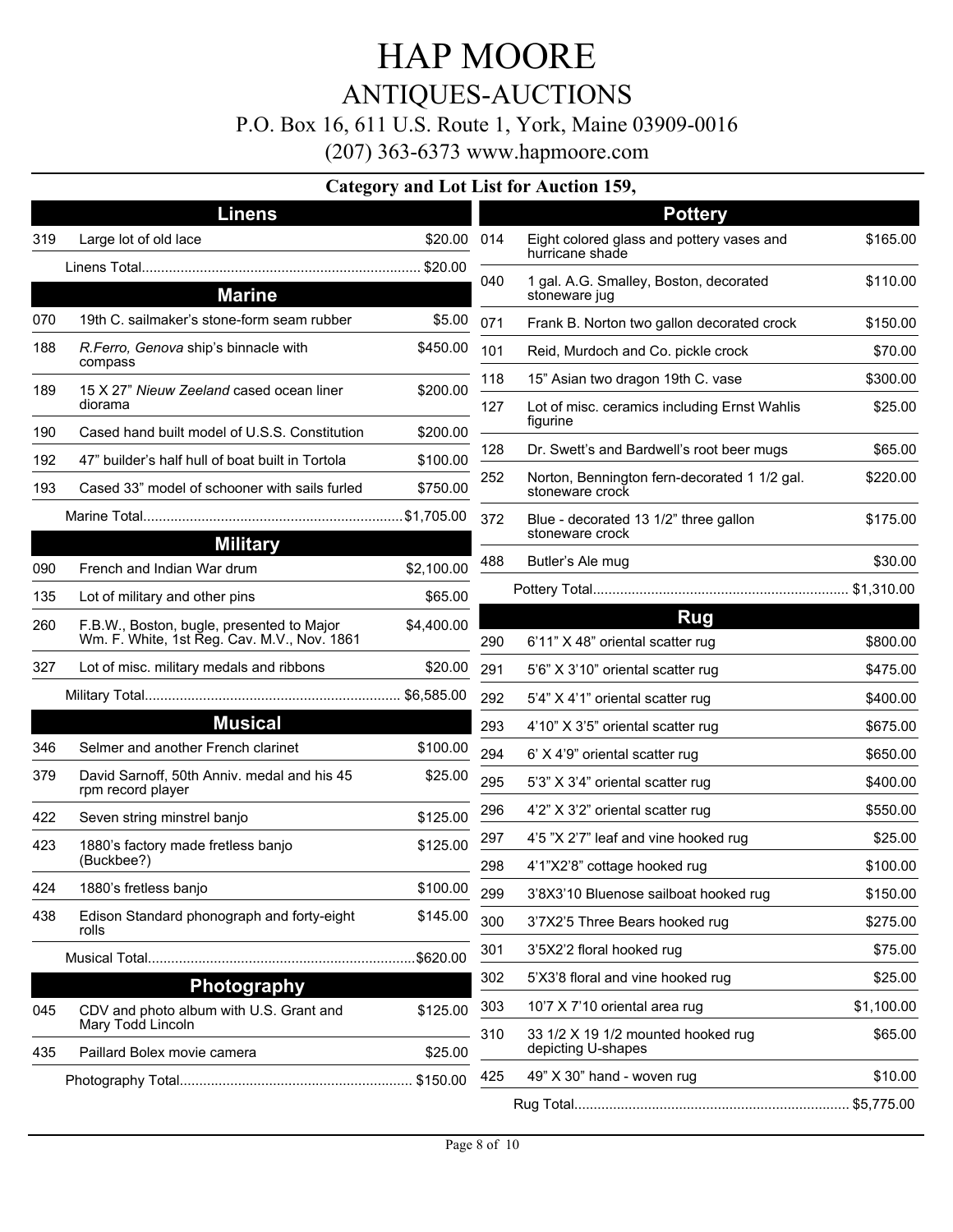### HAP MOORE ANTIQUES-AUCTIONS P.O. Box 16, 611 U.S. Route 1, York, Maine 03909-0016 (207) 363-6373 www.hapmoore.com

|     | <b>Category and Lot List for Auction 159,</b>                        |            |     |                                                                |            |  |  |  |
|-----|----------------------------------------------------------------------|------------|-----|----------------------------------------------------------------|------------|--|--|--|
|     | <b>Silver</b>                                                        |            | 270 | Sterling open dishes and trays                                 | \$750.00   |  |  |  |
| 039 | Sterling cigarette case, coins and accessories                       | \$115.00   | 271 | Lot of misc. sterling tableware                                | \$1,050.00 |  |  |  |
| 047 | Silver-plate wine cooler and coaster                                 | \$15.00    | 272 | Large set of sterling flatware                                 | \$1,400.00 |  |  |  |
| 048 | Four pieces Tiffany sterling tableware                               | \$525.00   | 273 | Lot of silver-plated tableware                                 | \$135.00   |  |  |  |
| 049 | Pair sterling twist candlesticks                                     | \$85.00    | 312 | Sterling 4 pint water pitcher                                  | \$275.00   |  |  |  |
| 050 | Misc. lot of sterling tableware                                      | \$250.00   | 313 | 18th C. Scottish silver ladle                                  | \$80.00    |  |  |  |
| 052 | Set of sterling flatware and salts and peppers                       | \$1,050.00 | 314 | C. 1825 Richard Garde, Dublin, silver ladle                    | \$300.00   |  |  |  |
| 066 | Lot of sterling serving utensils                                     | \$425.00   | 315 | Set of twelve 18th C. English sterling dinner                  | \$75.00    |  |  |  |
| 067 | Lot of misc. sterling flatware and serving<br>utensils               | \$800.00   | 378 | knives<br>Silver plate jewelry box with inset mother of        | \$35.00    |  |  |  |
| 068 | Four pieces sterling tableware                                       | \$200.00   |     | pearl                                                          |            |  |  |  |
| 069 | Set of four Tiffany sterling candlesticks                            | \$1,650.00 | 390 | Lot of silver plate table accessories                          | \$155.00   |  |  |  |
| 084 | Sterling flatware service                                            | \$675.00   | 391 | Lot of sterling table and bureau accessories<br>and flatware   | \$310.00   |  |  |  |
| 085 | Lot of sterling candlesticks and tableware                           | \$125.00   | 392 | Large set of Birks sterling flatware                           | \$1,550.00 |  |  |  |
| 086 | Lot of misc. sterling flatware                                       | \$475.00   | 393 | Lot of .800 silver flatware                                    | \$400.00   |  |  |  |
| 087 | Lot of misc. sterling serving utensils                               | \$350.00   | 407 | Lot of sterling spoons and small flatware                      | \$210.00   |  |  |  |
| 089 | Black, Starr and Frost sterling bureau set                           | \$200.00   | 431 | Small lot of Tiffany and other table                           | \$320.00   |  |  |  |
| 106 | Footed 16" English silver-plated punch bowl                          | \$5.00     |     | accessories                                                    |            |  |  |  |
| 107 | Formality pattern set of sterling flatware                           | \$775.00   | 433 | Lot of nineteen Reed & Barton sterling<br>Christmas ornaments  | \$265.00   |  |  |  |
| 108 | Misc. lot of sterling tableware                                      | \$105.00   | 434 | 1930's jeweler's engraving ball, bits and tools                | \$100.00   |  |  |  |
| 123 | Lot of sterling tableware                                            | \$190.00   | 437 | Francis 1st sterling flatware service                          | \$1,650.00 |  |  |  |
| 142 | Kirk and Sons sterling flatware                                      | \$575.00   | 447 | Lyric pattern sterling flatware service                        | \$750.00   |  |  |  |
| 143 | Set sterling flatware                                                | \$850.00   | 448 | Small lot of misc. sterling flatware                           | \$170.00   |  |  |  |
| 144 | Misc. lot of silver-plated serving utensils and                      | \$10.00    | 463 | Large lot of silver-plate State spoons, etc                    | \$10.00    |  |  |  |
|     | flatware                                                             |            | 464 | Small lot of sterling flatware                                 | \$135.00   |  |  |  |
| 155 | Two fancy sterling serving dishes                                    | \$475.00   | 482 | Lot of Towle Country Manor sterling flatware                   | \$550.00   |  |  |  |
| 156 | Fancy 12" center handle silver-plated basket                         | \$25.00    | 483 | Lot of Towle Candlelight sterling flatware                     | \$575.00   |  |  |  |
| 157 | Set of sterling flatware                                             | \$800.00   | 484 | Set of Louis XV pattern (1891) sterling                        | \$1,800.00 |  |  |  |
| 158 | Lot of sterling, coin and souvenir spoons                            | \$155.00   |     | flatware                                                       |            |  |  |  |
| 266 | Lot of misc. sterling flatware and bureau<br>pieces                  | \$550.00   | 485 | Large Lot of fancy sterling serving utensils                   | \$900.00   |  |  |  |
| 267 | Pair of silverplate table candelabra                                 | \$95.00    | 486 | Set of sterling open salts, butters, pickle and<br>olive forks | \$950.00   |  |  |  |
| 268 | Small lot of Geo. Jensen and Alan Adler<br>sterling serving utensils | \$400.00   | 487 | Sterling berry set with twelve bowls and a<br>serving bowl     | \$675.00   |  |  |  |
| 269 | 5 piece Poole sterling tea set                                       | \$1,250.00 |     |                                                                |            |  |  |  |
|     |                                                                      |            |     |                                                                |            |  |  |  |